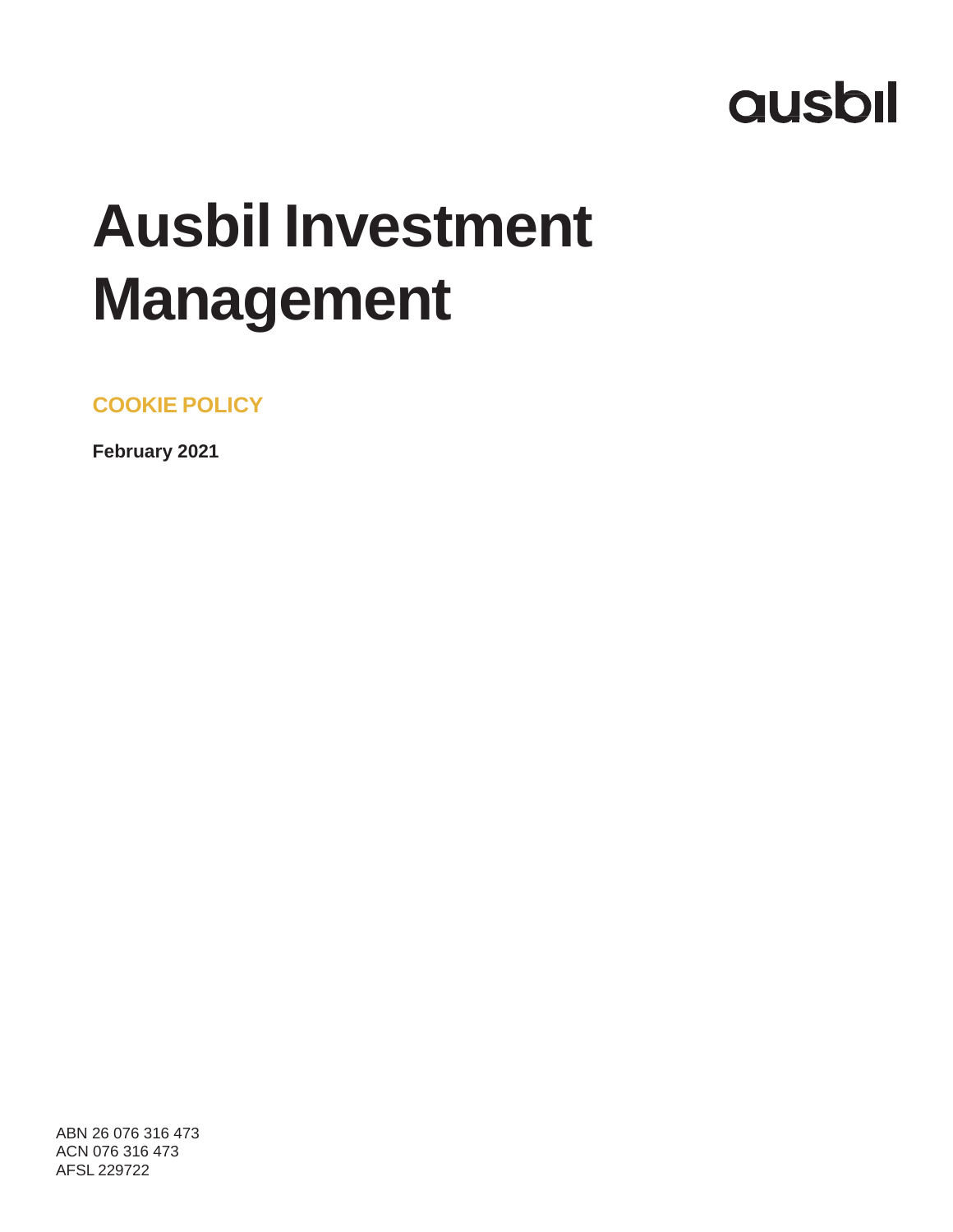#### **WHAT ARE COOKIES?**

Our websites use cookies. Cookies are small text files that are stored on your computer (or internet-enabled device) by websites you visit. They are widely used in order to make websites work and to improve their efficiency, as well as to provide website usage information to the website owner.

### **WHY DO WE USE COOKIES?**

Our websites use cookies to distinguish you from other users of our websites in order to help us to improve your experience when you browse our websites. (For example, they allow you to navigate between pages efficiently and to log in to areas of the websites for which you choose to register) and for the purpose in point 5 and 6 below.

## **WHAT COOKIES DO WE USE?**

Our websites use three kinds of cookie (using categories suggested in the International Chamber of Commerce UK's ("ICC") Cookie guide):

- Strictly necessary cookies;
- Performance cookies; and
- Targeting cookies.

For more information on these categories, please see the ICC's Cookie guide [available here](https://www.cookielaw.org/media/1096/icc_uk_cookiesguide_revnov.pdf).

# **STRICTLY NECESSARY COOKIES**

These are essential to enable you to move around our websites and to allow the features of the sites to work correctly. Without these, services you request – such as navigating between pages – cannot be provided.

We use the following strictly necessary cookies on our websites:

| Cookie name              | Where<br>used                                          | Purpose                                                                                                                                                                                                                                                                                                                                                                                 | Further<br>information                                                        |
|--------------------------|--------------------------------------------------------|-----------------------------------------------------------------------------------------------------------------------------------------------------------------------------------------------------------------------------------------------------------------------------------------------------------------------------------------------------------------------------------------|-------------------------------------------------------------------------------|
| <b>ASP.NET_SessionId</b> | These<br>cookies are<br>used on<br>Ausbil's<br>website | ASP. Net_SessionId is a cookie which is used to identify<br>the users session on the server. The session being an<br>area on the server which can be used to store data in<br>between http requests. General purpose platform session<br>cookie, used by sites written with Microsoft .NET based<br>technologies. Usually used to maintain an anonymised<br>user session by the server. | Click here to<br>learn more<br>about this<br>strictly<br>necessary<br>cookie. |
| <b>CMSCsrfCookie</b>     | These<br>cookies are<br>used on<br>Ausbil's<br>website | This is used as a security measure against Cross Site<br>Request Forgery attacks.                                                                                                                                                                                                                                                                                                       | Click here to<br>learn more<br>about this<br>strictly<br>necessary<br>cookie. |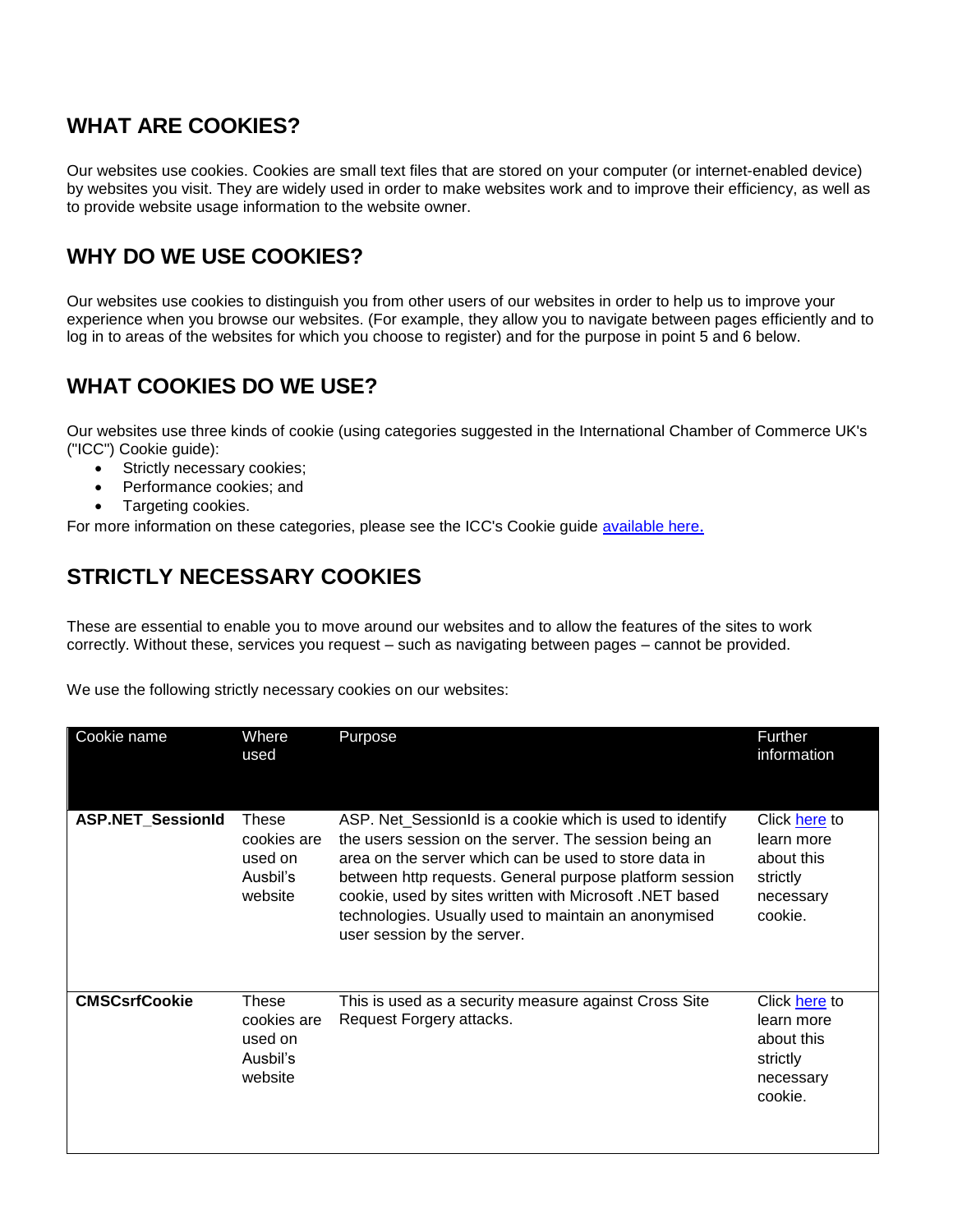# **PERFORMANCE COOKIES/TECHNOLOGIES**

These enable us to collect information about how you use our websites or read our publications, for instance which pages are viewed by visitors most frequently. All information collected in this way is used to improve how our websites work or the effectiveness of our client publications.

| Cookie name                | Where used                                                                                     | Purpose                                                                                                                                                                                                                                                                                                                                 | Further information                                                       |  |
|----------------------------|------------------------------------------------------------------------------------------------|-----------------------------------------------------------------------------------------------------------------------------------------------------------------------------------------------------------------------------------------------------------------------------------------------------------------------------------------|---------------------------------------------------------------------------|--|
| <b>Google Analytics</b>    | These cookies<br>are used on<br>Ausbil's website                                               | These cookies are used to collect<br>information about how visitors use our<br>sites. We use the information to compile                                                                                                                                                                                                                 | Click here to visit<br>Google's website for<br>further details on         |  |
| _ga                        |                                                                                                | reports and to help us improve our<br>websites. The cookies enable us to collect<br>information in an anonymous form,<br>including the number of visitors to the                                                                                                                                                                        | analytics cookies                                                         |  |
| _gid                       |                                                                                                | sites, where visitors have come to the<br>sites from and the pages they visited.                                                                                                                                                                                                                                                        |                                                                           |  |
| _gat                       |                                                                                                |                                                                                                                                                                                                                                                                                                                                         |                                                                           |  |
| Eloqua                     | This cookie is<br>used across<br>Ausbil's main<br>website and email<br>marketing<br>campaigns. | These cookies are used to collect<br>information about what our visitors are<br>viewing and clicking on. The cookies<br>enable us to collect information on the<br>user and build a visitor record with a<br>visitor ID (GUID) code. Oracle Eloqua<br>cookies remain in the browser until the<br>visitor deletes them or for 13 months. | Click here to visit<br>Oracles website to learn<br>more about this cookie |  |
| <b>CMSPreferredCulture</b> | These cookies<br>are used in the<br>backend of<br>Ausbil's website.                            | A default cookie that is used by Kentico to<br>help with multi-language websites.                                                                                                                                                                                                                                                       | Click here to learn more<br>about this cookie                             |  |
| cookiePolicy               | These cookies<br>are used in the<br>backend of<br>Ausbil's website.                            | These are used for hide/show the cookie<br>policy notification at the bottom of the<br>website when visiting the website.                                                                                                                                                                                                               | This is a custom cookie<br>created solely for<br>www.ausbil.com.au        |  |